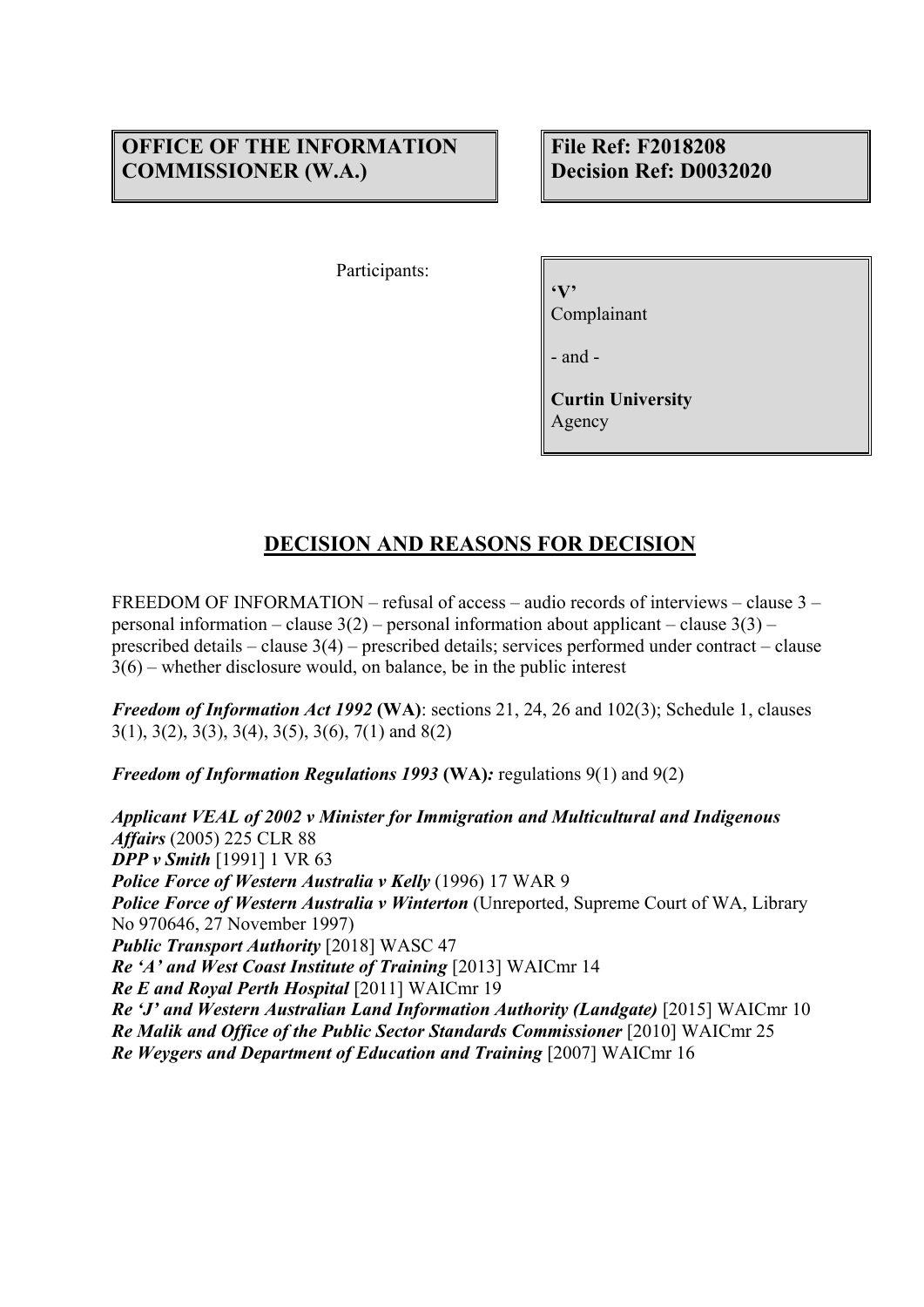# **DECISION**

The agency's decision is varied. I find that the disputed documents are exempt under clause 3(1) of Schedule 1 to the *Freedom of Information Act 1992* (WA)*.*

Catherine Fletcher INFORMATION COMMISSIONER

18 March 2020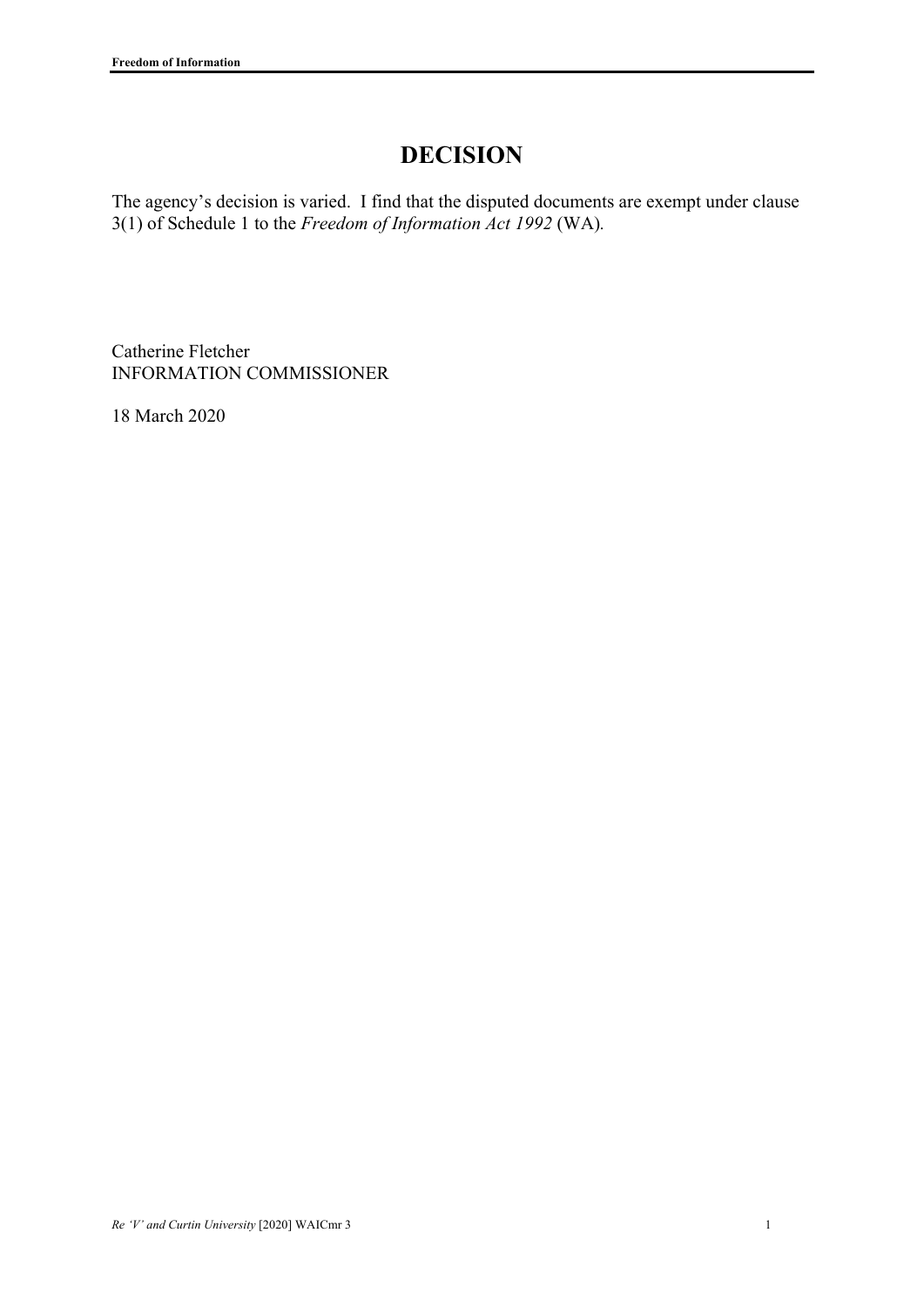# **REASONS FOR DECISION**

1. This matter arises from a decision made by Curtin University (**the agency**) to refuse 'V' (**the complainant**) access to documents under the *Freedom of Information Act 1992* (WA) (**the FOI Act**). To protect the complainant's privacy, I have decided not to identify the complainant by name in the particular circumstances of this matter.

# **BACKGROUND**

- 2. On 15 January 2018, the complainant applied to the agency under the FOI Act for access to documents relating to particular complaints lodged with the agency about him when he was employed by the agency. At that stage, there were 15 parts to the complainant's access application. The requested documents included certain documents that related to the investigation report prepared by an external investigator and nine audio records of interviews referred to in the investigation report (**audio records of interview**).
- 3. By notice of decision dated 16 March 2018, the agency identified 378 documents within the scope of the complainant's access application. The agency gave the complainant access in full to 28 documents; access to edited copies of 294 documents and refused access in full to 56 documents, including the audio records of interview.
- 4. On 3 April 2018, the complainant applied for internal review of the agency's decision. By internal review decision dated 19 April 2018, the agency varied its decision in part and released additional information to the complainant. The agency confirmed the remaining aspects of its decision including its decision to refuse access to the audio records of interviews on the ground they were exempt under clauses 3(1) and 8(2) of Schedule 1 to the FOI Act.
- 5. On 6 June 2018, the complainant applied to my office for external review of the agency's decision to refuse him access in full or in part to documents under clauses 3(1), 8(2) and 7(1) of Schedule 1 to the FOI Act, including the decision to refuse him access to the audio records of interview. In addition, the complainant claimed that further documents existed within the scope of his access application and that the agency had, in effect, refused him access to those documents under section 26 of the FOI Act (**section 26**), on the basis that those documents cannot be found or do not exist.

# **REVIEW BY THE INFORMATION COMMISSIONER**

- 6. The agency provided my office with copies of the documents then in dispute together with its FOI file maintained in respect of the access application.
- 7. As a result of inquiries by my office, the agency identified additional documents that it released to the complainant. The complainant also reduced the scope of the issues remaining in dispute. Further efforts to resolve the matter by conciliation between the parties were unsuccessful.
- 8. On 19 December 2019, after considering the material then before me, I provided the parties with my preliminary view of the matter (**preliminary view letter**). It was my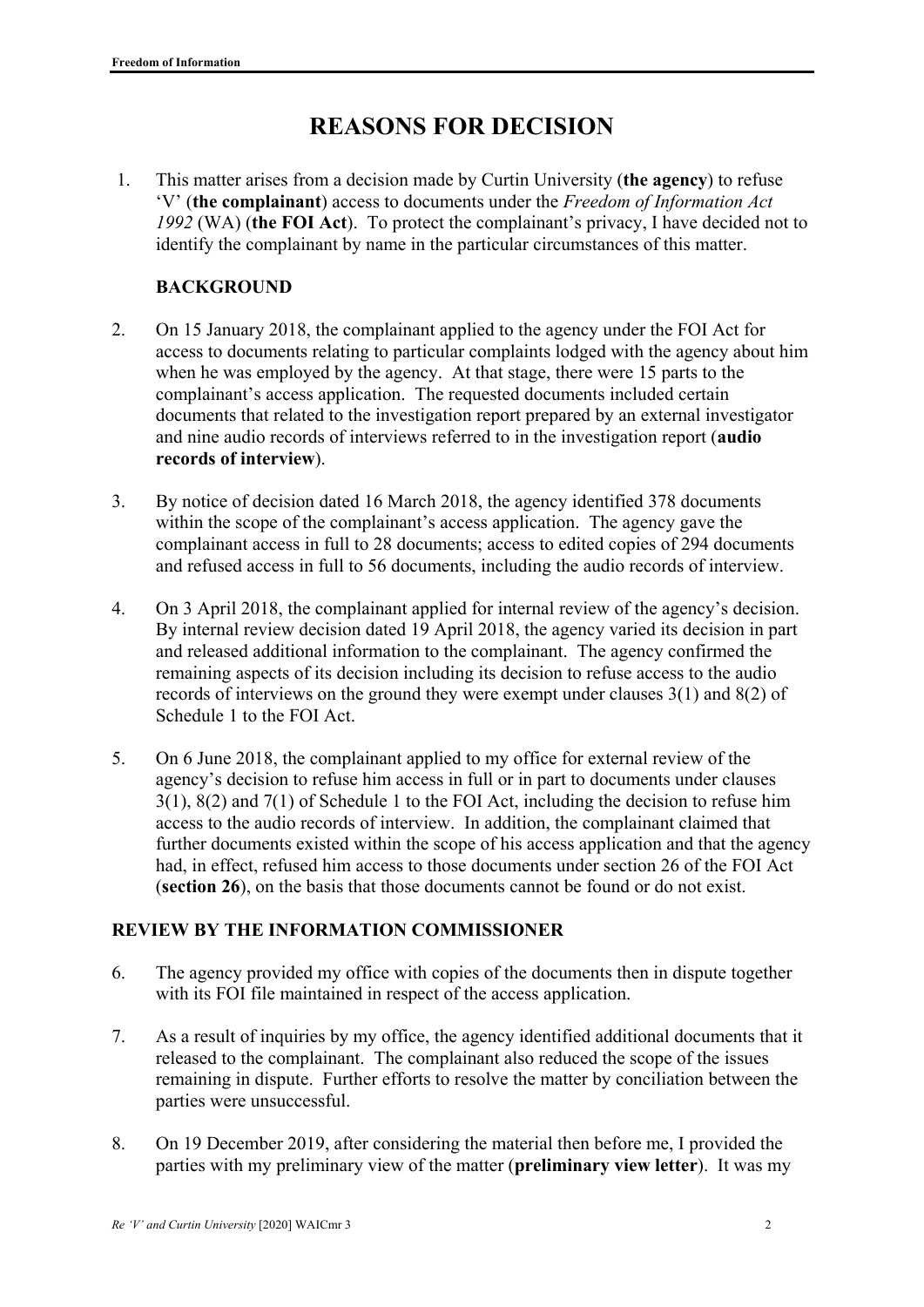preliminary view that the information and documents then remaining in dispute – including the audio records of interview – were exempt under clause 3(1) of Schedule 1 to the FOI Act (**clause 3(1)**); and that the agency's decision to, in effect, refuse the complainant access to further documents under section 26, on the basis that those documents either cannot be found or do not exist, was justified.

- 9. In light of my preliminary view, I invited the complainant to accept my preliminary view or to provide me with further submissions, by 31 January 2020. I also invited the agency to give the complainant access to a document that I considered came within the scope of the complainant's access application, which the agency did on 6 January 2020.
- 10. By letter dated 31 January 2020, the complainant advised that he accepted my view that the agency's decision under section 26 was justified. He also advised that the only documents that he wished to pursue access to and that remained in dispute are the nine audio records of interviews described as Appendices 40 to 48 in the investigation report dated 12 July 2017 prepared by the external investigator in relation to workplace allegations against him (**the Investigation Report**).
- 11. In light of the complainant's advice, the only issue remaining in dispute that I am required to determine is whether the nine audio records of interview described above are exempt.

# **THE DISPUTED DOCUMENTS**

- 12. The disputed documents are nine audio records of interviews described as Appendices 40 to 48 in the Investigation Report.
- 13. The agency claims that the disputed documents are exempt under clauses 3(1) and 8(2) of Schedule 1 to the FOI Act.

# **CLAUSE 3 – PERSONAL INFORMATION**

- 14. Clause 3 of Schedule 1 to the FOI Act provides as follows.
	- *(1) Matter is exempt matter if its disclosure would reveal personal information about an individual (whether living or dead).*
	- *(2) Matter is not exempt matter under subclause (1) merely because its disclosure would reveal personal information about the applicant.*
	- *(3) Matter is not exempt matter under subclause (1) merely because its disclosure would reveal, in relation to a person who is or has been an officer of an agency, prescribed details relating to -* 
		- *(a) the person;*
		- *(b) the person's position or functions as an officer; or*
		- *(c) things done by the person in the course of performing functions as an officer.*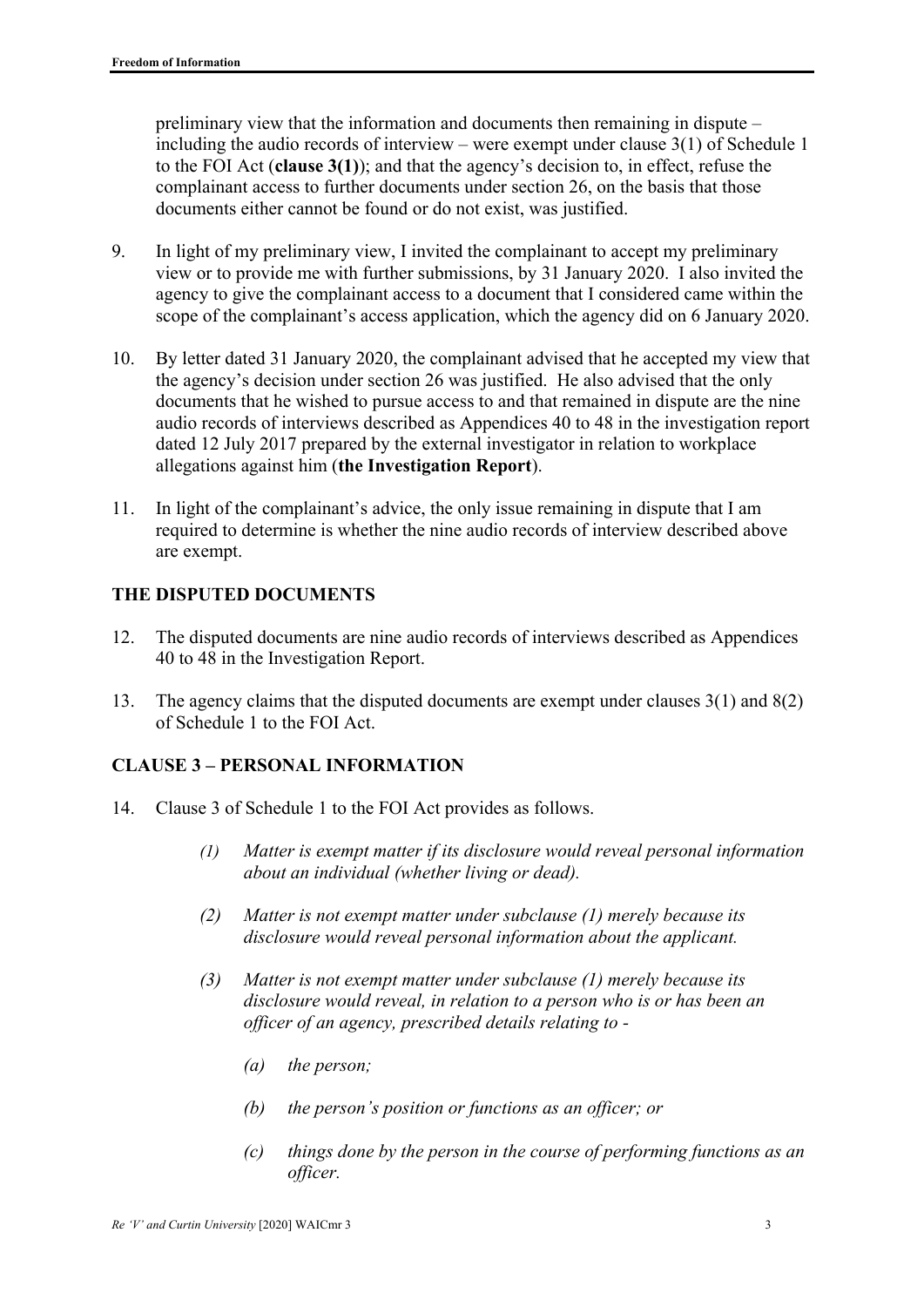- *(4) Matter is not exempt matter under subclause (1) merely because its disclosure would reveal, in relation to a person who performs, or has performed, services for an agency under a contract for services, prescribed details relating to –* 
	- *(a) the person;*
	- *(b) the contract; or*
	- *(c) things done by the person in performing services under the contract.*
- *(5) Matter is not exempt matter under subclause (1) if the applicant provides evidence establishing that the individual concerned consents to the disclosure of the matter to the applicant.*
- *(6) Matter is not exempt matter under subclause (1) if its disclosure would, on balance, be in the public interest.*
- 15. The term 'personal information' is defined in the Glossary to the FOI Act to mean:

[I]*nformation or an opinion, whether true or not, and whether recorded in a material form or not, about an individual, whether living or dead –* 

- *(a) whose identity is apparent or can reasonably be ascertained from the information or opinion; or*
- *(b) who can be identified by reference to an identification number or other identifying particular such as a fingerprint, retina print or body sample.*
- 16. The definition of 'personal information' makes it clear that any information or opinion about an individual whose identity is apparent – or whose identity can reasonably be ascertained from the information or opinion – is, on its face, exempt information under clause 3(1).
- 17. The purpose of the exemption in clause 3(1) is intended to protect the privacy of individuals about whom personal information may be contained in documents held by State and local government agencies. I agree with my predecessors that the FOI Act is intended to make Government, its agencies and officers more accountable, not to call to account or unnecessarily intrude upon the privacy of private individuals, where there is no demonstrable benefit to the public interest in doing so.

#### **The agency's submissions**

- 18. In its notices of decision dated 16 March 2018 and 19 April 2018, the agency submits, in summary, that:
	- the public interest in protecting an individual's privacy outweighs the public interest in the disclosure of personal information about an individual to another individual;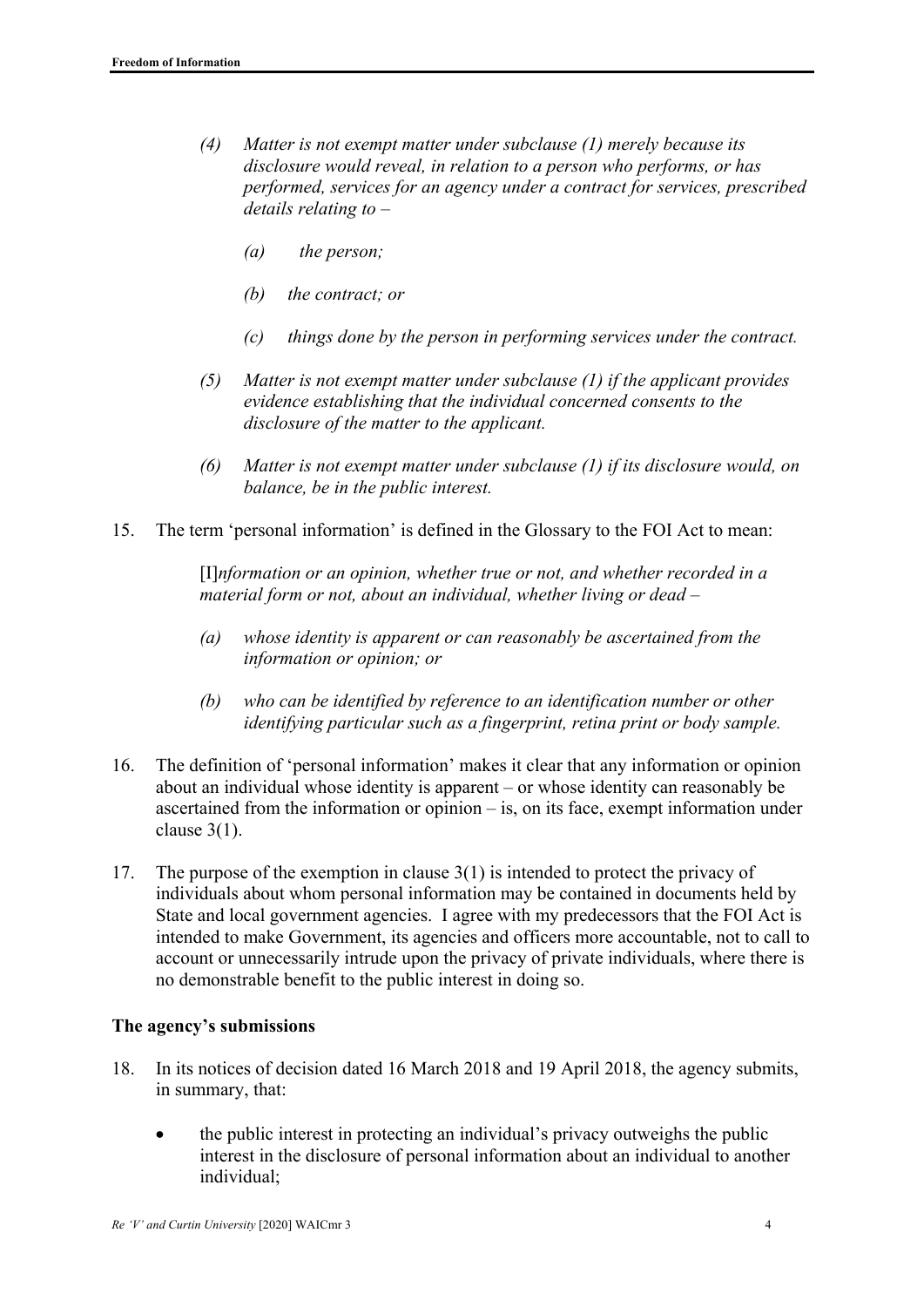- there is a strong public interest in individuals being able to exercise their right to make a complaint in private, where they feel aggrieved within their workplace;
- each of the interviewees made their statements in confidence and on a voluntary basis and the statements have been treated as confidential by the agency. It is very likely that people will not be prepared to participate in such interviews in the future if those documents are released under the FOI Act;
- the disputed information is not prescribed details, as defined in the FOI Act, therefore there is a public interest in not disclosing that information;
- there is a public interest in individuals such as the complainant being given access to the substance of allegations made against them;
- there is a public interest in agencies being accountable for their management of an investigation into grievances, which public interest has been addressed by the provision to the complainant of a large number of documents, including the Investigation Report;
- disclosure under the FOI Act is disclosure to the world at large; and
- in weighing the public interest factors for and against disclosure, the factors favouring non-disclosure outweigh those favouring disclosure.

#### **The complainant's submissions**

- 19. In the complainant's applications for internal and external review, he submits, in summary, that:
	- as all of the information contained in the disputed documents relate to complaints made against him, he is entitled to access all of the information in those documents;
	- as the disputed matter consists of personal information about the complainant, it should be disclosed to him;
	- the agency's 'Workplace Bullying and Staff Misconduct Investigation Standards' *'required the Investigator to ensure appropriate levels of disclosure were made to*  [the complainant] *at all steps of the investigation process'*; and
	- the records of interview were not provided or treated in confidence and are therefore not confidential.
- 20. In his further submissions dated 31 January 2020 (**further submissions**), in response to my preliminary view letter, the complainant advised that he does not accept that the disputed documents are exempt under clause 3(1) and provided further submissions as to why those documents are not exempt on that basis.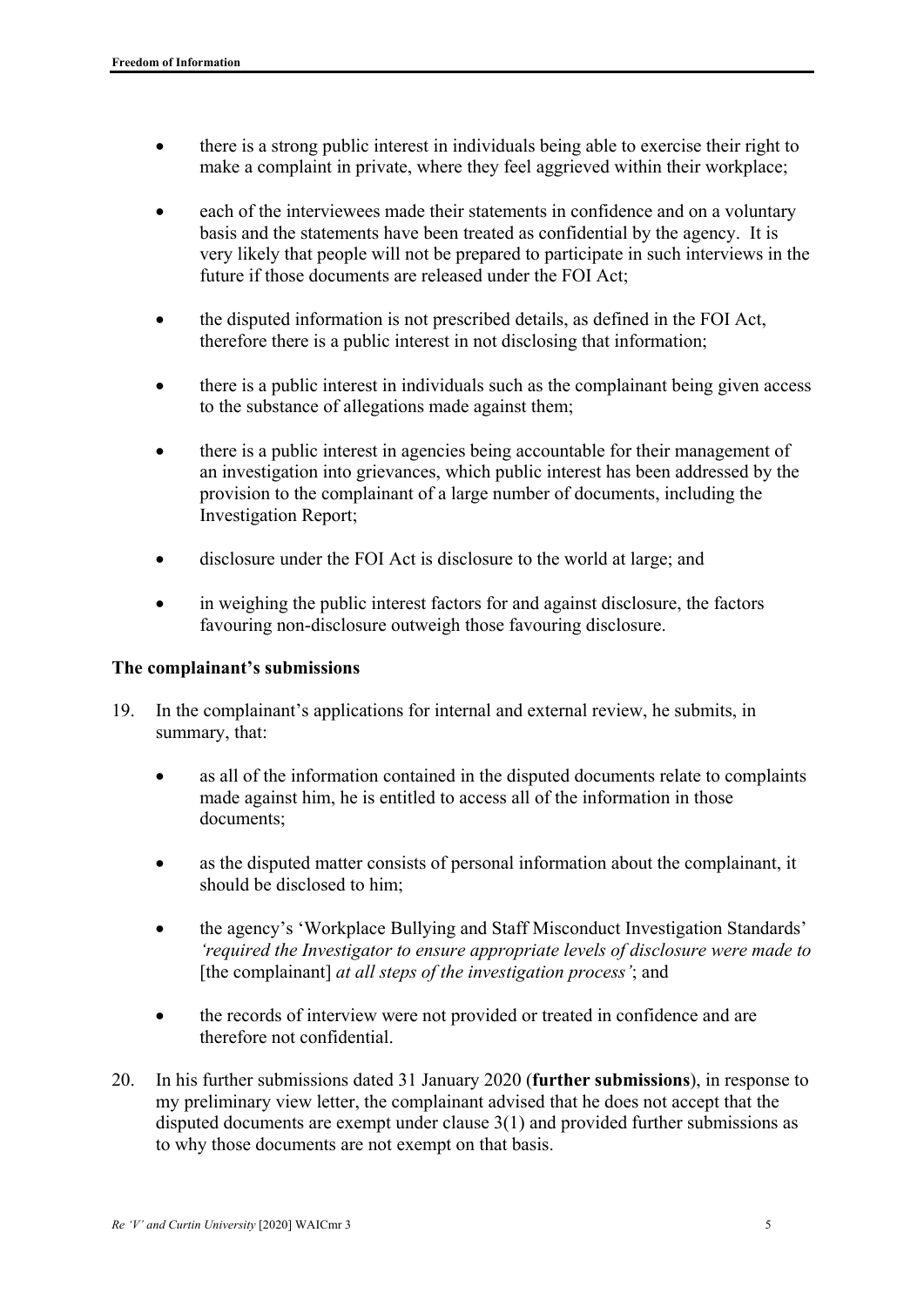- 21. The complainant advises that he only seeks access to the personal information about him contained in the disputed documents. He claims that his personal information includes the questions that the investigator asked the interviewees about him during the interviews. I note that the nine records of interviews relate to interviews with individuals other than the complainant and that the complainant was not one of the interviewees.
- 22. In his further submissions, the complainant submits, in summary, as follows:
	- The agency's release of the Investigation Report to him amounts to disclosure to the world at large and is no longer confidential. As a result, information in that report that was 'allegedly provided voluntarily by the two complainants and the seven alleged witnesses, together with their associated names, is no longer confidential'. In addition, his personal information in the report, including his personal information in the nine audio records of interview, is no longer confidential and can be released to the world at large. This includes the 'comments, observations, opinions and views' expressed by the interviewees about him.
	- The limit on the exemption in clause  $3(2)$  applies and he does not accept my view that the personal information about him contained in the audio records of interview is inextricably interwoven with personal information about other individuals.
	- He does not accept my view that it is not practicable for the agency to give him access to edited copies of the disputed documents with the exempt matter deleted. He states that the investigator '*had no difficulty in extracting and reporting verbatim considerable volumes of personal information about* [the complainant] *from all the records of audio interviews…*[i]*t should therefore be very straight forward for Curtin University to extract all the requested personal information about* [him] *from the* [audio records of interview]*.*
	- Because of section 21 of the FOI Act, he expects that all personal information about him which is held by the agency and contained in the audio records of interview would be disclosed to him.
	- In order to satisfy the public interest in 'individuals like [the complainant] being properly informed', all of the personal information about him contained in the disputed documents should be disclosed.
	- It is evident from the documents disclosed to him that senior officers of the agency who made decisions about terminating his employment did not consider his response to the Investigation Report. Therefore, the public interest in the accountability of agencies for personnel management issues has not been satisfied by the information given to him by the agency.
	- The public interest in agencies adhering to statutory requirements in personnel management issues has not been satisfied by the information given to him because the agency did not review his case as required by the applicable enterprise agreement.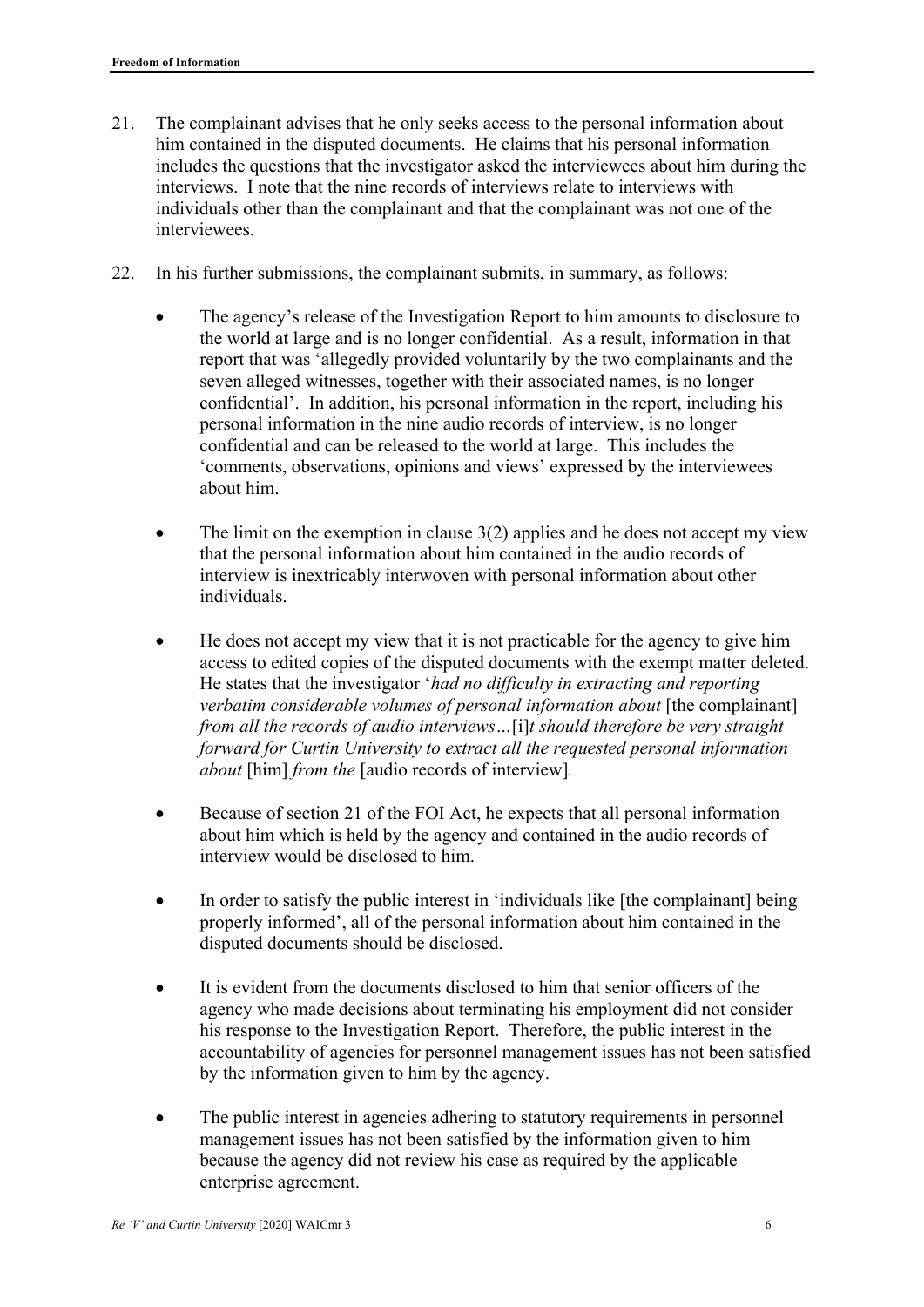23. The complainant also states:

*In particular, each record of the audio interviews will contain very precise, extractable and intelligible questions about me that the investigator, during interview, put to each of the complainants and to each of the alleged witnesses ("the Investigator's Questions and Comments"). I request that as part of their disclosure of personal information about me which is contained in the* [audio records of interview]*, Curtin University releases the Investigator's Questions and Comments.*

and

*In summary, there is a considerable weight of argument that the public interest considerations have not been satisfied, both in terms of access to personal information about* [the complainant] *and the conduct of Curtin University in not adhering to its statutory requirements.* 

*It is in the public interest that Curtin University be brought to account.* 

#### **Consideration**

- 24. The disputed documents contain information about a number of individuals whose identities are apparent or can reasonably ascertained from the information, including from their voices. In my view, if disclosed, that information would reveal personal information, as defined in the FOI Act, about a number of individuals including the complainant, the investigator and the interviewees. Accordingly, I consider that the disputed documents are, on their face, exempt under clause 3(1).
- 25. Although the disputed documents are on their face exempt from disclosure, clause 3(1) is subject to certain limits on exemption as set out in clauses 3(2)-3(6).
- 26. I understand from the information provided to my office that, in addition to the documents disclosed to the complainant by the agency in response to his access application the subject of this external review, on 26 July 2017, the agency gave the complainant a copy of the Investigation Report without the 49 appendices, which included the nine audio records of interview described as appendices 41 to 48. The Investigation Report given to the complainant was otherwise unedited and disclosed, among other things, the names of the people who were interviewed by the investigator and information provided by the named interviewees during interview. The information disclosed on pages 8 and 9 of the Investigation Report referred to nine records of audio interviews examined by the investigator, including the name of the interviewee and referred to each record of audio interview as Appendix 40 to 48 respectively.
- 27. Accordingly, in the circumstances, it is evident that the complainant is aware of the identities of the interviewees and that information provided by the interviewees during their interviews has been disclosed to him. However, the right of access under the FOI Act to a document does not depend on how much of the information in the document is already known by an access applicant. In the decision of the Supreme Court of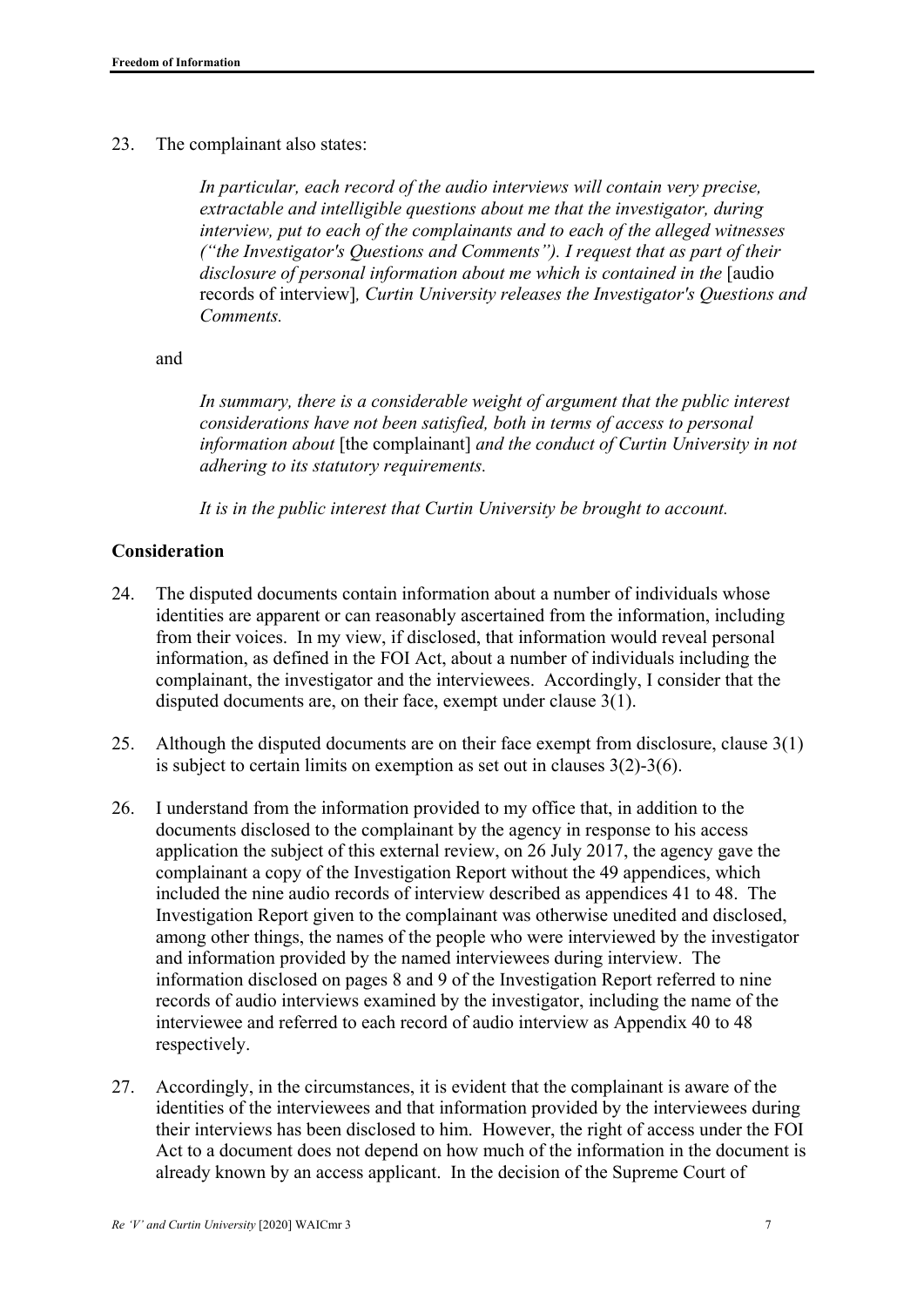Western Australia in *Police Force of Western Australia v Kelly* (1996) 17 WAR 9, Anderson J made the following comments that I consider are relevant to this case:

*In considering the question of whether exemption is lost once the matter has found its way into the hands of the applicant or into public hands, I think it must be remembered that what is under consideration is the right of access to the particular documents of an agency. One would not expect the character of the documents as exempt documents to depend on whether, by some means, the subject matter of the documents, or some of it, had already got out...it would mean that an applicant could overcome a claim of exemption by showing or claiming that he already knew something of the matter from other sources. I do not think it could have been intended that exemption should depend on how much the applicant already knows or claims to know of the matter. Also the Act plainly contemplates that, as regards exempt material, the agency may give access to some documents or parts of documents but refuse access to others dealing with the same subject … .* 

- 28. I agree with those comments, although the question of what the complainant may know may be relevant to the operation of clause 3(6) which relates to the public interest: see *Re Weygers and Department of Education and Training* [2007] WAICmr 16 (*Re Weygers*) at [22]-[23].
- 29. I observe that, generally speaking, in some documents including those involving workplace complaints or grievances, as is the case here – it is not possible to separate an access applicant's personal information from other people's personal information. For example, in witness statements or records of interviews that contain the comments, opinions or thoughts of another person about an incident or situation that involved the access applicant. If it is not possible to separate personal information, access may be refused to all of the personal information – the access applicant's and other peoples' – on the basis that it is all exempt under clause 3(1): see for example, *Re E and Royal Perth Hospital* [2011] WAICmr 19 where the Information Commissioner (**the Commissioner**) found the records of interviews with the access applicant's co-workers – that were attached to an investigation report prepared by an external consultant into a workplace grievance claim lodged by the access applicant in that case – exempt in full under clause 3(1). See also *Re 'J' and Western Australian Land Information Authority (Landgate)* [2015] WAICmr 10 and *Re 'A' and West Coast Institute of Training* [2013] WAICmr 14.

#### **Clause 3(2)**

- 30. Clause 3(2) provides that matter is not exempt under clause 3(1) merely because its disclosure would reveal personal information about the applicant (in this case, the complainant).
- 31. In my view, the word 'merely' in clause 3(2) has its ordinary meaning of 'solely' or 'no more than' personal information about the applicant.
- 32. The complainant claims that the limit on the exemption in clause 3(2) applies to the disputed documents. He advises that he does not accept my view that the personal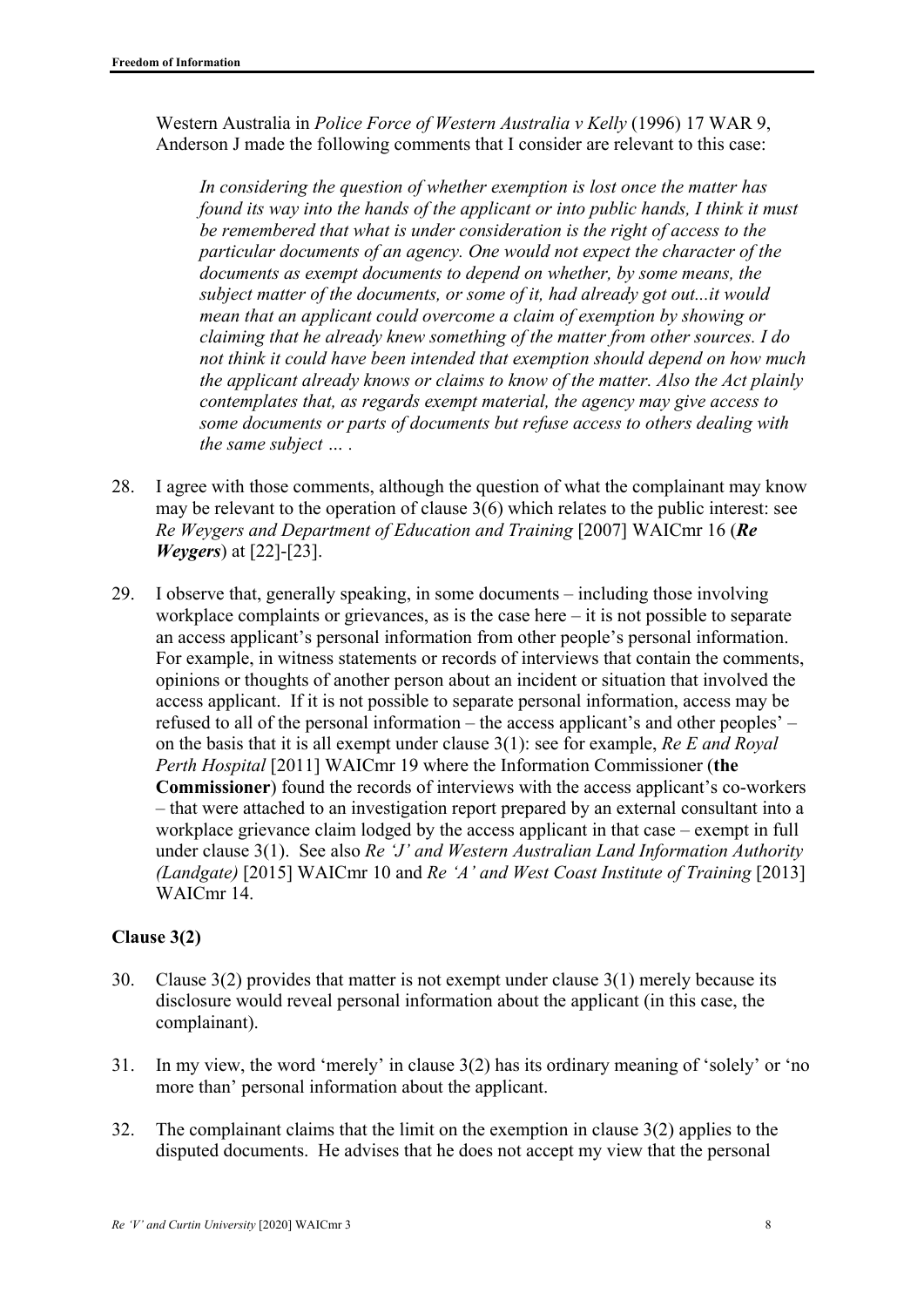information about him in those documents is inextricably interwoven with personal information about other individuals.

- 33. The complainant claims that the investigator 'had no difficulty in extracting and reporting verbatim considerable volumes of personal information about [him] from all the records of audio interviews' and that it should therefore be straight forward to extract the requested personal information about him from the disputed documents.
- 34. However, the information disclosed to the complainant in the Investigation Report from the audio records of interview, including opinions or comments about him, is not merely personal information about the complainant; it also consists of personal information about other people. Similarly, the information about the complainant in the audio records of interviews, including opinions or comments about him, consists of personal information about the complainant as well as personal information about other people.
- 35. I also consider that the questions that the investigator asked the interviewees about the complainant discloses personal information about the interviewee as well as personal information about the complainant. Accordingly, I consider that those questions do not merely disclose personal information about the complainant.
- 36. Following receipt of the complainant's further submissions, my Investigations Officer has listened to the nine audio records of interviews (approximately 9 hours in total) having regard to the complainant's advice that he only seeks access to the personal information about him which he claims includes the questions about him that the investigator asked the interviewees during the interviews.
- 37. My officer has listened to those recordings to clarify whether (a) the personal information about the complainant can be separated from personal information about other people such that the limit on exemption in clause 3(2) would apply, meaning the information would not be exempt; and (b) it would be practicable to give the complainant an edited copy of the disputed documents with the exempt matter deleted.
- 38. Based on my officer's advice, I am satisfied that the personal information about the complainant in the audio records of interviews is interwoven with personal information about other individuals – including the interviewees' voice – in such a way that is not possible for the agency to give the complainant access to the information about him without also disclosing personal information about the other individuals. Consequently, although the complainant submits that he only seeks access to the personal information about him in the audio records of interview, it is not possible in this case to separate his personal information from the personal information of the interviewees.
- 39. As a result, I consider that the disclosure of the complainant's personal information would do more than 'merely' reveal personal information about the complainant and that the limit in clause 3(2) therefore does not apply: see *Re Malik and Office of the Public Sector Standards Commissioner* [2010] WAICmr 25 at [33].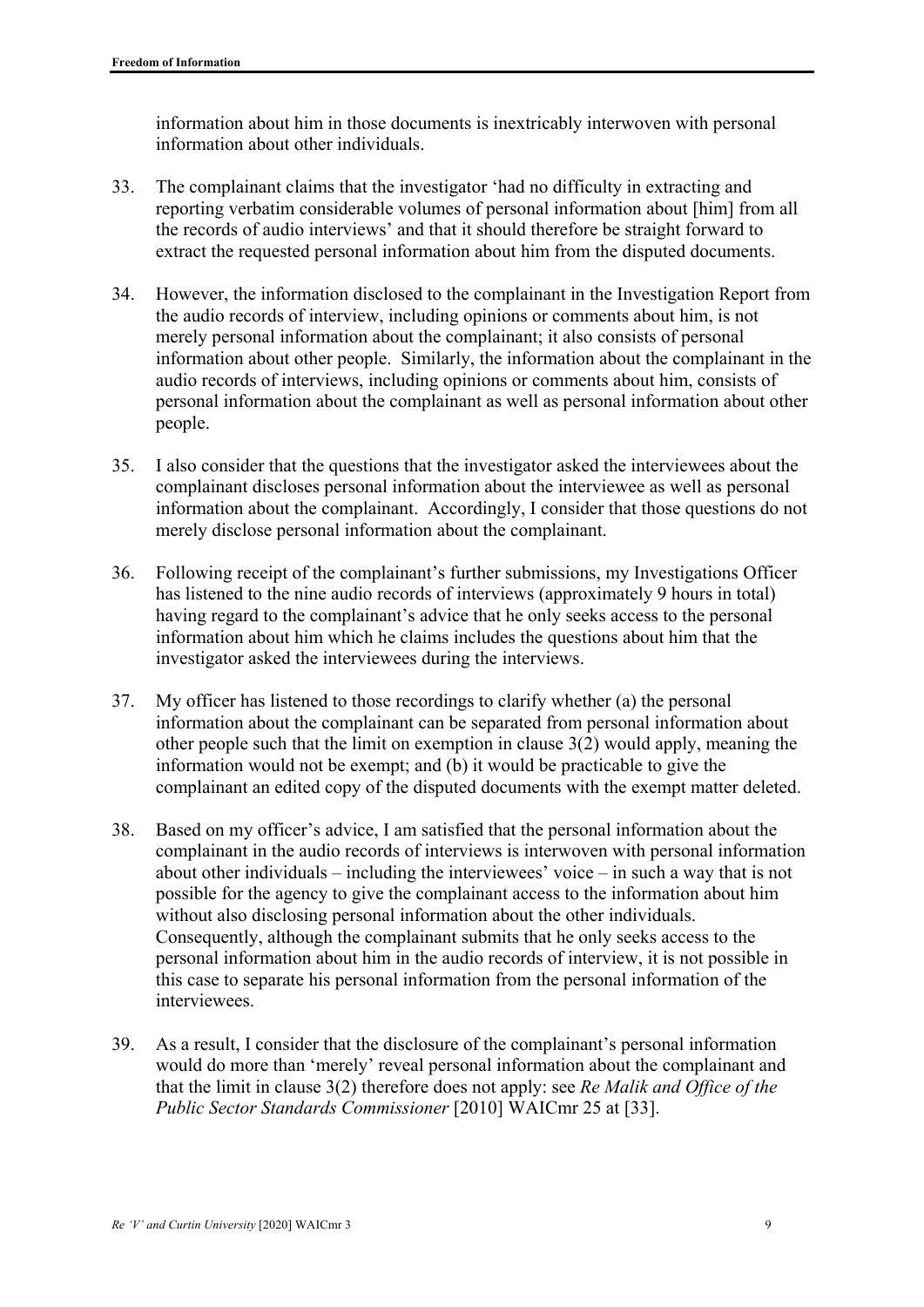### **Clauses 3(3) and 3(4)**

- 40. Clauses 3(3) and 3(4) provide that information is not exempt merely because its disclosure would reveal 'prescribed details' in relation to officers or former officers of an agency or persons who perform or have performed services for an agency under a contract for services.
- 41. Like the meaning of the word 'merely' in clause 3(2), in my view 'merely' in clauses 3(3) and 3(4) has its ordinary meaning of 'solely' or 'no more than' prescribed details about an officer or persons who have performed services for an agency.
- 42. I note that the FOI Act makes a distinction between:
	- purely private information, such as a person's home address or health details; and
	- information that relates solely to the person's performance of functions, duties or services for the agency.
- 43. The second of the above categories of information is limited to the specific information listed as 'prescribed details' in regulations 9(1) and 9(2) of the *Freedom of Information Regulations* 1993. Regulations 9(1) and 9(2) provide as follows:
	- *(1) In relation to a person who is or has been an officer of an agency, details of —* 
		- *(a) the person's name;*
		- *(b) any qualifications held by the person relevant to the person's position in the agency;*
		- *(c) the position held by the person in the agency;*
		- *(d) the functions and duties of the person, as described in any job description document for the position held by the person; or*
		- *(e) anything done by the person in the course of performing or purporting to perform the person's functions or duties as an officer as described in any job description document for the position held by the person,*

*are prescribed details for the purposes of Schedule 1, clause 3(3) of the Act.* 

- *(2) In relation to a person who performs or has performed services for an agency under a contract for services, details of —* 
	- *(a) the person's name;*
	- *(b) any qualifications held by the person relevant to the person's position or the services provided or to be provided pursuant to the contract;*
	- *(c) the title of the position set out in the contract;*
	- *(d) the nature of services to be provided and described in the contract;*
	- *(e) the functions and duties of the position or the details of the services to be provided under the contract, as described in the contract or otherwise conveyed to the person pursuant to the contract; or*
	- *(f) anything done by the person in the course of performing or purporting to perform the person's functions or duties or services, as*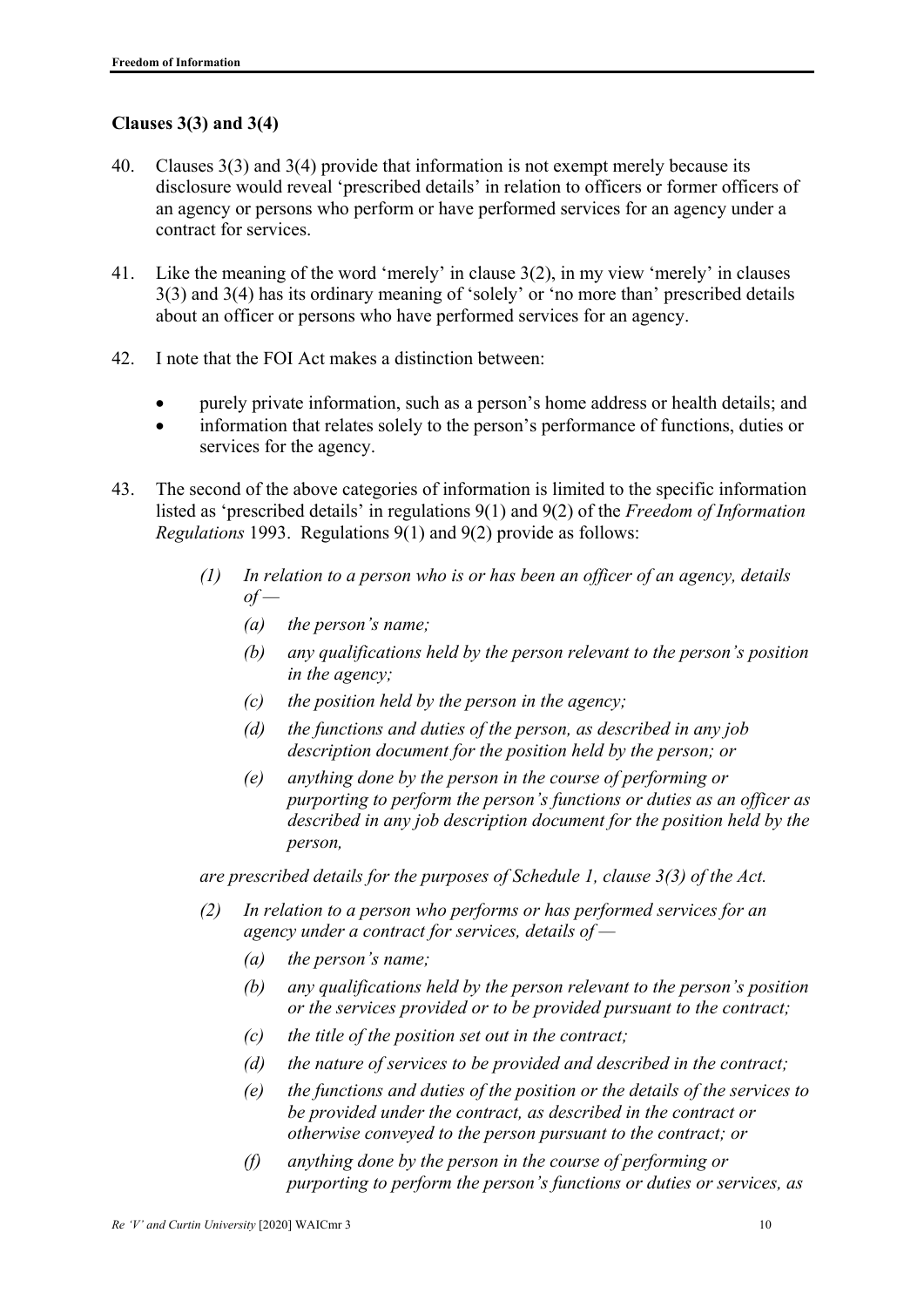*described in the contract or otherwise conveyed to the person pursuant to the contract,* 

*are prescribed details for the purposes of Schedule 1, clause 3(4) of the Act.* 

- 44. In effect, Regulation 9 provides that some, but not all, work-related information about an officer or contractor will not be exempt under clause 3(1).
- 45. In this case, I consider that the personal information about officers of the agency contained in the disputed documents goes beyond the kind of work-related information set out in Regulation 9(1) of the Regulations. Therefore, I consider that this information does not constitute prescribed details such that the limit on exemption in clause 3(3) applies.
- 46. The audio records of interview do contain some information that I consider consists of prescribed details relating to the investigator, as set out in Regulation 9(2), including his name and things done by him in the course of undertaking his external investigation for the agency.
- 47. The beginning and end of each of the audio records of interviews contain a small amount of information that consists of comments and questions by the investigator about the conduct of the interview and the investigator's name. I consider that the disclosure of that small amount of information would do no more than reveal prescribed details relating to the investigator. Therefore, I am of the view that the limit on exemption in clause 3(4) applies to that information.
- 48. However, I consider that the remainder of the prescribed details relating to the investigator, which consists of his comments and questions asked of the interviewees, is inextricably intertwined with personal information about other individuals such that its disclosure would not 'merely' reveal prescribed details about the investigator. Therefore, I am of the view that the limit on exemption in clause 3(4) does not apply to that information.

# **Clause 3(5)**

- 49. Clause 3(5) provides that matter is not exempt if the applicant provides evidence establishing that the individuals concerned consents to disclosure of their personal information to the applicant.
- 50. As there is no information before me to establish that any of the other individuals referred to in the disputed documents consent to the disclosure of his or her personal information to the complainant, the limit in clause 3(5) does not apply to the disputed documents.

#### **Clause 3(6)**

51. As I consider that none of the other limits on the exemption in clause 3 applies, it remains for me to decide whether the limit in clause 3(6) applies.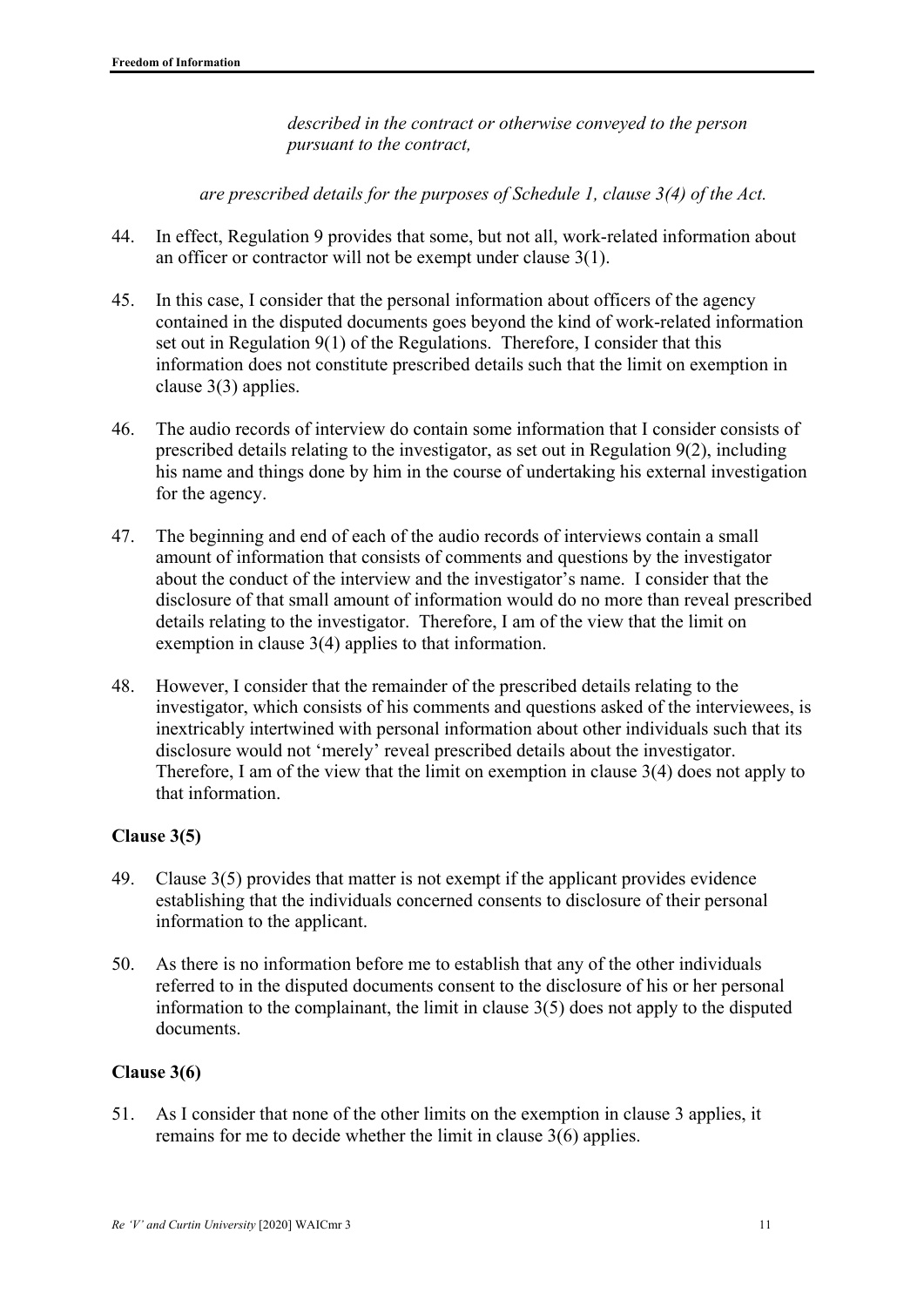- 52. Clause 3(6) provides that matter will not be exempt under clause 3(1) if its disclosure would, on balance, be in the public interest. Under section 102(3) of the FOI Act, the complainant bears the onus of establishing that it would, on balance, be in the public interest for the agency to disclose to him personal information about other people.
- 53. The issue for me to determine in this matter is whether the disclosure of otherwise exempt personal information would, on balance, be in the public interest.
- 54. Determining whether or not disclosure would, on balance, be in the public interest involves identifying the relevant competing public interests – those favouring disclosure and those favouring non-disclosure – weighing them against each other and making a judgement as to where the balance lies in the circumstances of the particular case.
- 55. The term 'public interest' is not defined in the FOI Act. However, in my view, the term is best described in the decision by the Supreme Court of Victoria in *DPP v Smith* [1991] 1 VR 63 at page 65, where the Court said:

*The public interest is a term embracing matters, among others, of standards of human conduct and of the functioning of government and government instrumentalities tacitly accepted and acknowledged to be for the good order of society and for the well-being of its members. The interest is therefore the interest of the public as distinct from the interest of an individual or individuals…* 

- 56. I understand that the complainant has a personal interest in the disclosure to him of the disputed documents. However, the public interest is not primarily concerned with the personal interests of the particular access applicant. Rather, the question is whether disclosure of the information would be of some benefit to the public generally.
- 57. Section 21 of the FOI Act provides that the fact that matter is personal information about the applicant must be considered as a factor in favour of disclosure for the purpose of making a decision as to whether it is in the public interest for the matter to be disclosed. Accordingly, I have taken section 21 into consideration for the purposes of weighing up factors in favour of disclosure. However, section 21 does not mean, as the complainant contends, that all personal information about him held by the agency and recorded in the disputed documents is not exempt and will be disclosed to him. As observed by the Commissioner in *Re 'A' and West Coast Institute of Training* [2013] WAICmr 14, the right of an applicant to access their own personal information under the FOI Act is not absolute.
- 58. In favour of disclosure of the audio records of interview, I consider that there is a public interest in individuals, like the complainant, who have had allegations made against them in the workplace, being informed of the allegations and being given an opportunity to respond, as well as being informed of what action has been taken in respect of the allegations and the outcome of that action.
- 59. I understand from the information the complainant has provided to my office that, on 1 March 2017, the complainant was given a copy of the two complaints made against him and was given 10 days to provide his response. He advises that he provided his response on 15 March 2017. On 26 July 2017, the agency gave the complainant a copy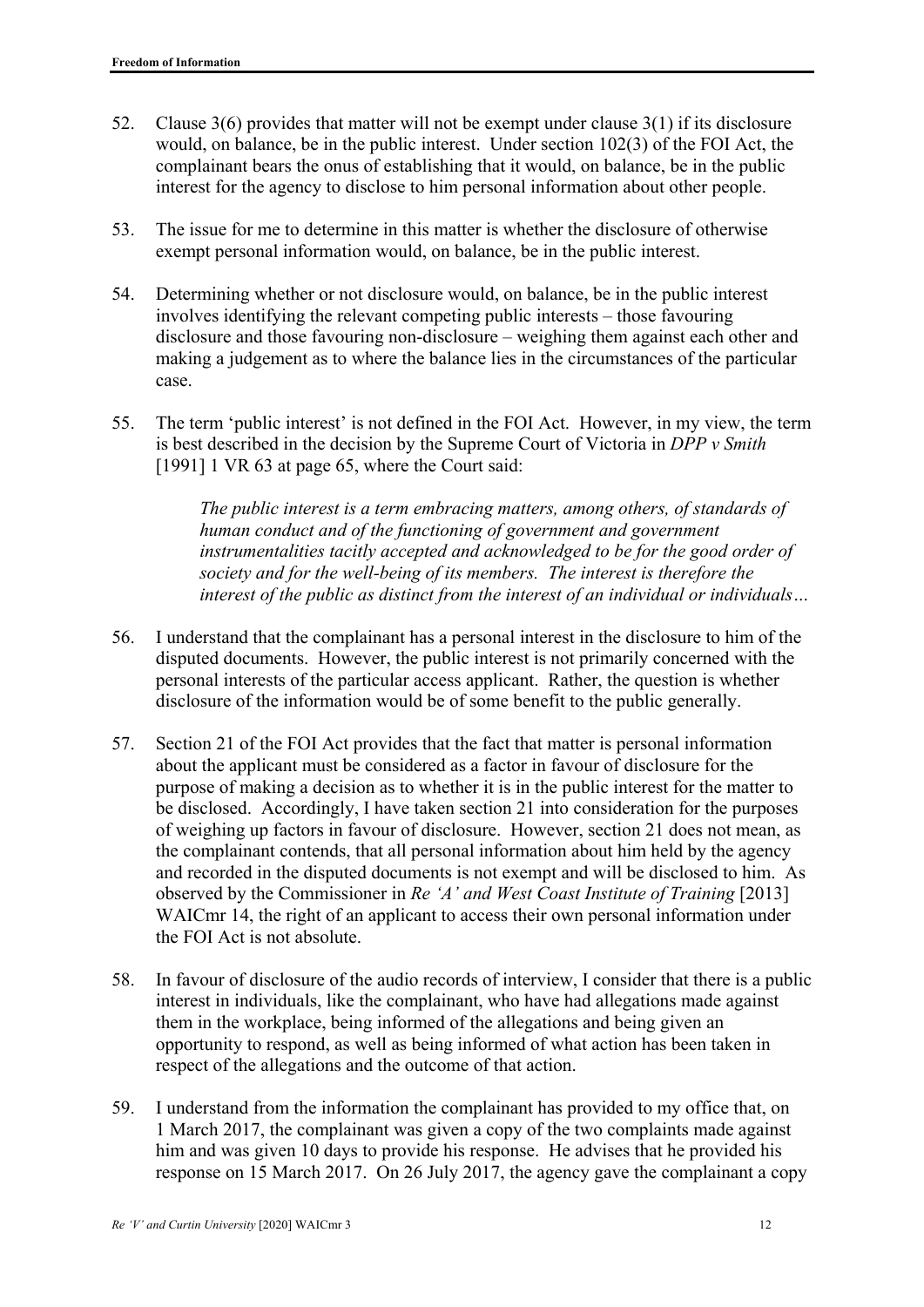of the Investigation Report dated 12 July 2017 without the 49 appendices which included the audio records of interview. The information in the Investigation Report disclosed to the complainant included the particulars of the complaints against him; the names of the complainants; the names of the people who were interviewed by the investigator and information provided by the named interviewees during interview. The Investigation Report provided to the complainant set out the action taken in respect of the allegations and the outcome of that action. The complainant has advised that he was given 14 days to provide his response to the Investigation Report, which he provided on 15 August 2017 by way of an 89-page submission. Consequently, I consider that the public interests identified in the preceding paragraph have been satisfied in this case.

- 60. I also consider that there is a public interest in the accountability of agencies for their actions and decisions. In this case, I consider that this public interest has been satisfied by the information the agency has provided to the complainant which includes a full, unedited copy of the Investigation Report, albeit without the appendices. The Investigation Report given to the complainant sets out the basis for the conclusions reached in respect of the allegations made against him and the material considered relevant to the investigation process. In any event, I do not consider that the public interest in the accountability of the agency, or in 'holding the agency to account' as the complainant submits, will be furthered by the disclosure of the audio records of interview.
- 61. The complainant contends that the agency did not consider his 89-page response to the Investigation Report before deciding to terminate his employment and did not adhere to statutory requirements by failing to convene a review of his case as required by the applicable enterprise agreement. It is outside my jurisdiction to decide those issues. However, even if those contentions were substantiated, I do not consider that those factors would weigh in favour of disclosure of the audio records of interview.
- 62. I also note that it is open to the complainant to raise his concerns with other authorities including the Parliamentary Commissioner for Administrative Investigations (**the Ombudsman**) and I understand that he has done so. I also observe that the Ombudsman has the power to require an agency to produce documents and information to him for the purpose of investigating a complaint about the administrative actions or omissions of a government agency. It therefore appears to me that the agency can be called to account for its actions without the personal information about third parties contained in the disputed documents being disclosed to the complainant under the FOI process.
- 63. I have considered whether procedural fairness requires that the complainant be given a copy of the audio records of interview such that this is a factor in favour of disclosure.
- 64. In *Re Weygers*, the complainant in that matter sought access to certain complaints made against him. While the substance of the allegations made had been given to him, the complainant submitted that he should be given copies of the originals of the complaints in full. In addressing this claim, the Commissioner made the following comments at [49]-[50]: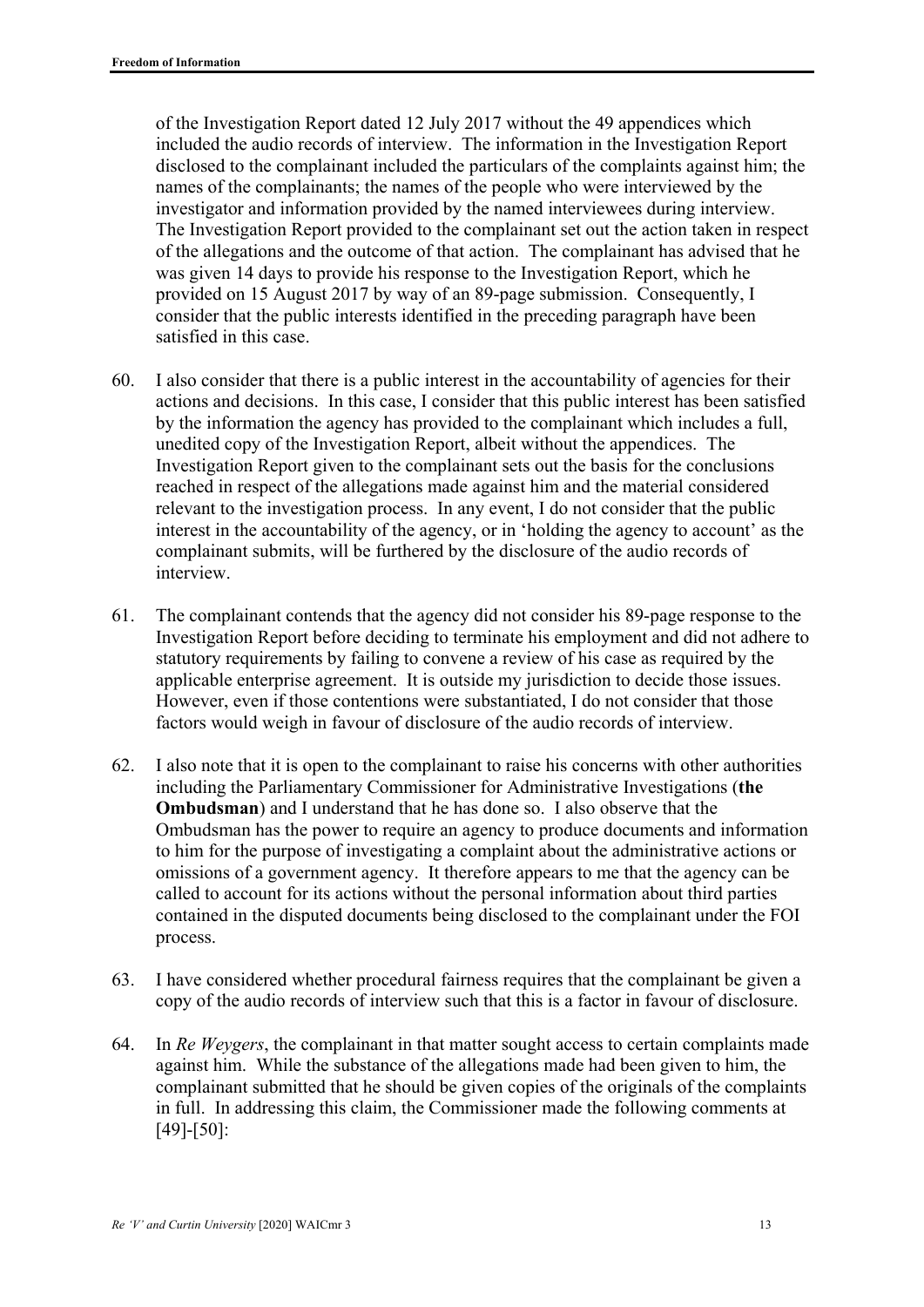*I do not consider that procedural fairness or the public interest otherwise necessarily requires the disclosure of the primary documents setting out the allegations made against the complainant, particularly where that is balanced, as here, against the public interest in the protection of personal privacy. In my view, it is not essential to procedural fairness that persons who have allegations made against them receive the actual written allegations, or other supporting documents, provided that the substance of those allegations is disclosed.* 

*In Re Viatores cum Christo Inc and Department of Consumer and Employment Protection [2006] WAICmr 16 at 45, I said:* 

*"The requirements of procedural fairness are flexible and vary according to the circumstances of each case: see Mason J in Kioa v West [1985] HCA 81; [1985] 159 CLR 550 at 585. Ordinarily the duty to act fairly requires that a person be given an opportunity to know the substance of the case made against that person: see McEniery and Medical Board of Queensland [1994] QICmr 2; [1994] 1 QAR 349 at 363."* 

I agree with those views.

- 65. Relevantly, I also note that in *Applicant VEAL of 2002 v Minister for Immigration and Multicultural and Indigenous Affairs* (2005) 225 CLR 88, the High Court held that, while the Refugee Review Tribunal (**the Tribunal**) in that case should have advised the appellant of the substance of allegations contained in a letter given to the Tribunal – in circumstances where the Tribunal was reviewing a decision to refuse the appellant's application for a protection visa – procedural fairness did not require the Tribunal to provide the appellant with a copy of the letter.
- 66. Consequently, I do not consider that procedural fairness requires that the complainant be given a copy of the audio records of interview in this case.
- 67. In favour of non-disclosure of the audio records of interview, I recognise that there is a strong public interest in maintaining personal privacy. That public interest is recognised by the inclusion in the FOI Act of the exemption in clause 3(1). My predecessors have consistently expressed the view that the public interest in maintaining personal privacy is a strong one and may only be displaced by some other strong or compelling public interest or interests that require the disclosure of personal information about one person to another person. I agree with that view.
- 68. I am also satisfied on the information before me that the interviewees in this case participated in the interviews on a voluntary basis and on the understanding that the interviews were being recorded and that the information provided during interview was given in confidence. I consider that, in workplace grievance matters – where information is given to investigators voluntarily and steps are taken to ensure that such information is given in confidence – there is a real risk that disclosure of that information would dissuade some staff members from volunteering information in similar situations in future. Similarly, staff may be less likely in the future to consent to their interview being recorded if the audio records of such interviews are disclosed under the FOI Act. Accordingly, I consider that these are factors weighing against disclosure.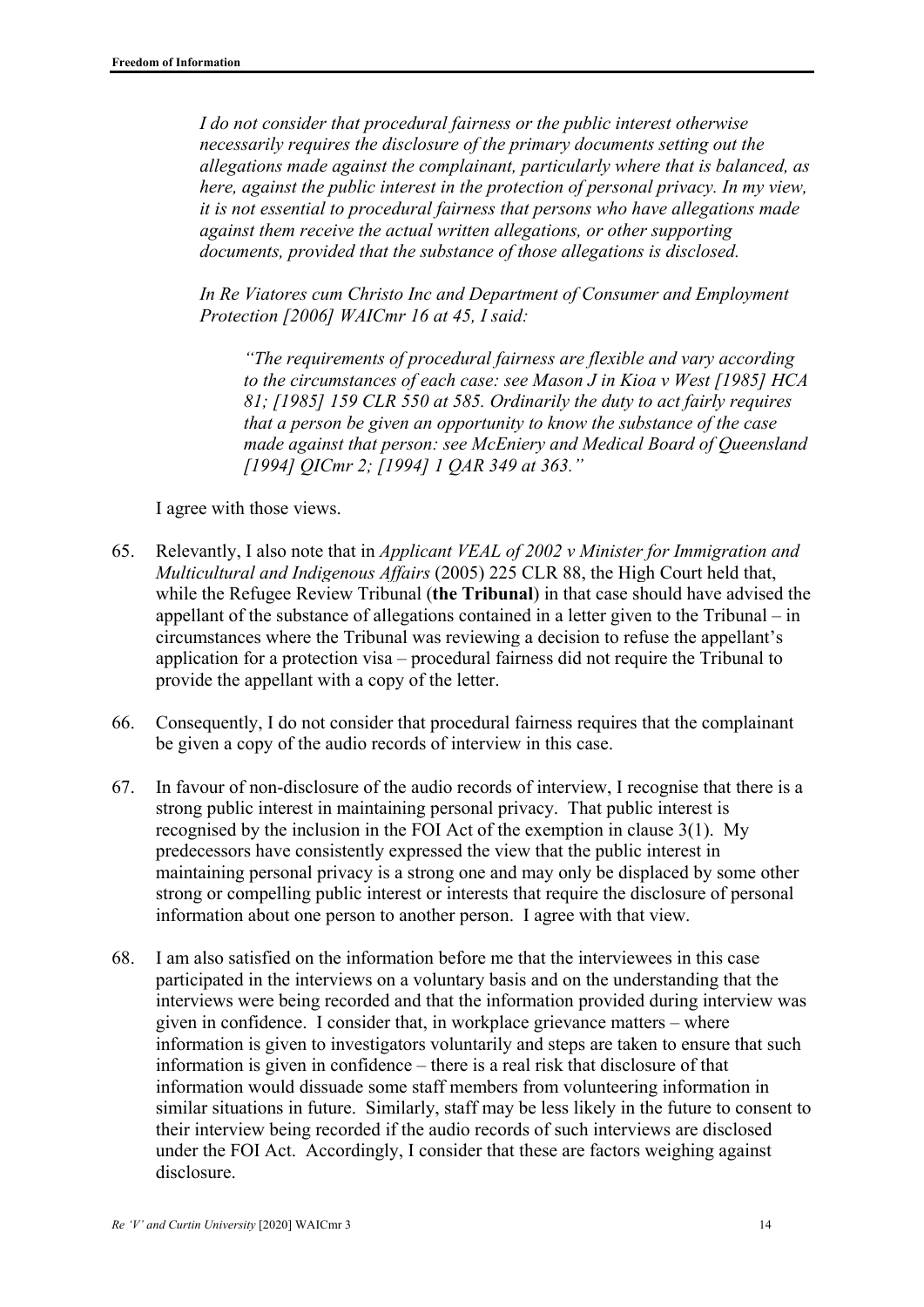- 69. As no restrictions or conditions can be placed upon the release of documents under the FOI Act, it is well established that disclosure of information under the FOI Act is disclosure to the world at large: see *Public Transport Authority* [2018] WASC 47 at [71]. Accordingly, when considering whether or not to disclose documents under the FOI Act, the effects of disclosure are generally considered as though disclosure were to the world, rather than only to the particular access applicant.
- 70. In my view, it is not in the public interest for personal information about third parties to be placed in the public domain by way of the FOI Act, where there is no demonstrable benefit to the public in doing so.
- 71. In taking account of all of the information presently before me, I am not persuaded that the general right of access and the regime of openness and accountability inherent in the FOI Act requires the disclosure to the complainant of personal information about other people in this case. Having weighed the competing public interests, I do not consider that those favouring disclosure outweigh the public interests against disclosure. Accordingly, I consider that the limit on the exemption in clause 3(6) does not apply and I find that the disputed documents are exempt under clause 3(1) of Schedule 1 to the FOI Act.
- 72. In light of that finding, it is not necessary for me to consider the agency's claim that the disputed documents are exempt under clause 8(2) of Schedule 1 to the FOI Act and I have not done so.

#### **Section 24 - Editing**

- 73. As stated at [47], I consider that there is a small amount of personal information in the audio records of interviews about the investigator that consists of prescribed details that is not exempt under clause 3(1) by virtue of the limit on exemption in clause 3(4). Accordingly, I have considered whether the agency is obliged under section 24 of the FOI Act to give the complainant access to edited copies of the disputed documents deleting all of the exempt information and disclosing only the information that I consider is not exempt.
- 74. Section 24 provides as follows:
	- *If*
- *(a) the access application requests access to a document containing exempt matter; and*
- *(b) it is practicable for the agency to give access to a copy of the document from which the exempt matter has been deleted; and*
- *(c) the agency considers (either from the terms of the application or after consultation with the applicant) that the applicant would wish to be given access to an edited copy,*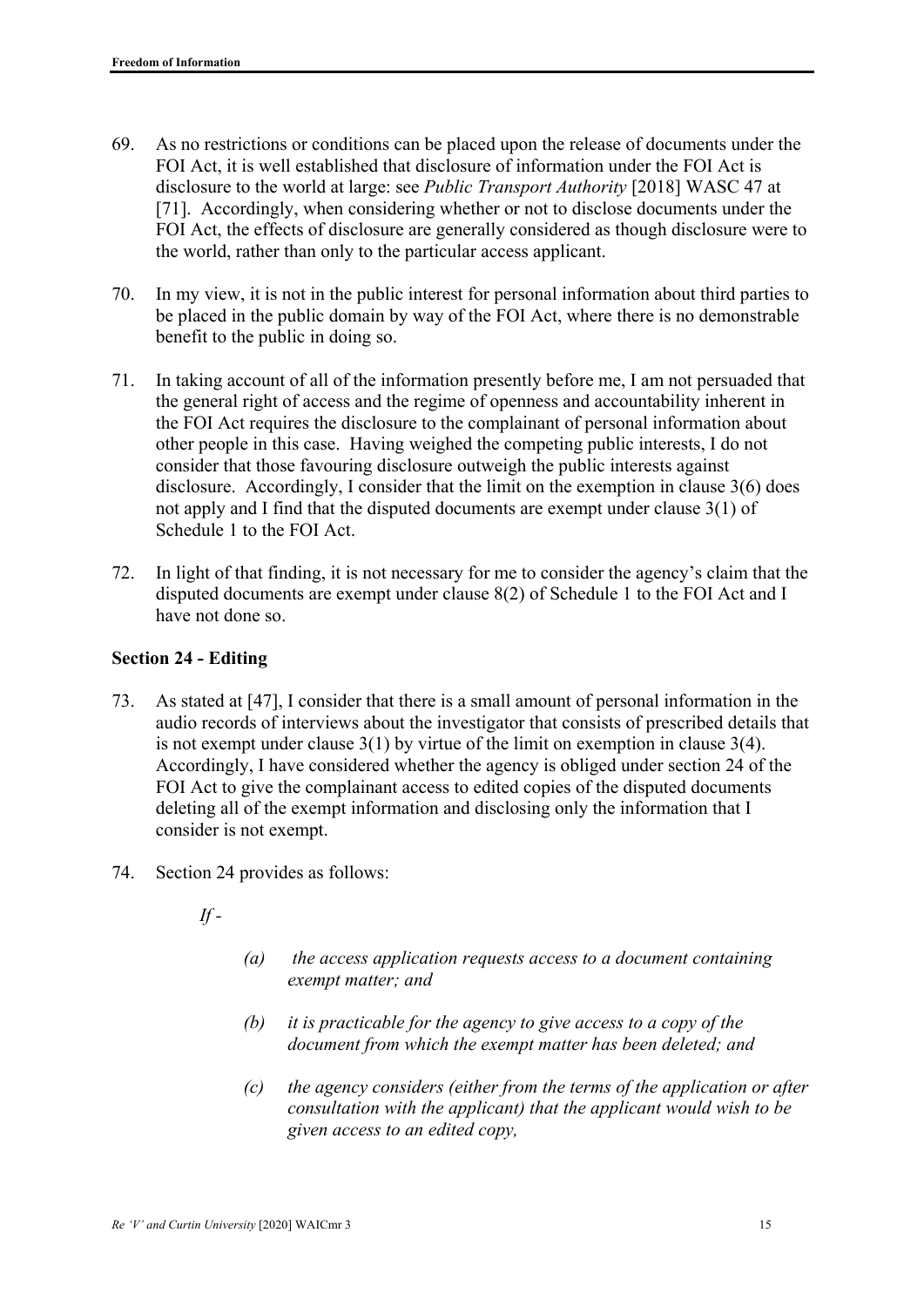*the agency has to give access to an edited copy even if the document is the subject of an exemption certificate.* 

75. The application of section 24, and particularly the qualification contained in paragraph (b), was discussed by Scott J in *Police Force of Western Australia v Winterton*  (Unreported, Supreme Court of WA, Library No 970646, 27 November 1997) (*Winterton*) at page 16, as follows:

> *It seems to me that the reference to the word "practicable" is a reference not only to any physical impediment in relation to reproduction but also to the requirement that the editing of the document should be possible in such a way that the document does not lose either its meaning or its context. In that respect, where documents only require editing to the extent that the deletions are of a minor and inconsequential nature and the substance of the document still makes sense and can be read and comprehended in context, the documents should be disclosed. Where that is not possible, however, in my opinion, s.24 should not be used to provide access to documents which have been so substantially altered as to make them either misleading or unintelligible.*

- 76. As stated at [37], following receipt of the complainant's further submissions, my officer has listened to the nine audio records of interviews to clarify whether it would be practicable to give the complainant an edited copy of those documents with the exempt matter deleted, in accordance with *Winterton*.
- 77. Based on my officer's advice, I am satisfied that, if the exempt personal information is deleted from the audio records of interview, there would only be a very small amount of information remaining. I consider that the editing required to delete all of the exempt personal information would result in the loss of both the meaning and the context of the documents. In my view, a document that contains, effectively, only the prescribed details referred to above would be a document that is unintelligible in context.
- 78. Accordingly, I do not consider that the agency is obliged under section 24 of the FOI Act to give the complainant access to edited copies of the disputed documents.
- 79. The complainant advised that he did not accept my preliminary view that it is not practicable for the agency to give him access to edited copies of the disputed documents with the exempt matter deleted, in accordance with section 24.
- 80. The complainant submits that the personal information about him can be extracted from the disputed documents and access given to that information. However, as I have already said, I consider that the personal information about the complainant in the audio records of interviews is so intertwined with the personal information about other individuals that is not possible for the agency to give the complainant access to the information about him without also disclosing personal information about other individuals. As a result, I consider that all of that personal information – both the complainant's and that of other individuals – is exempt under clause 3(1).